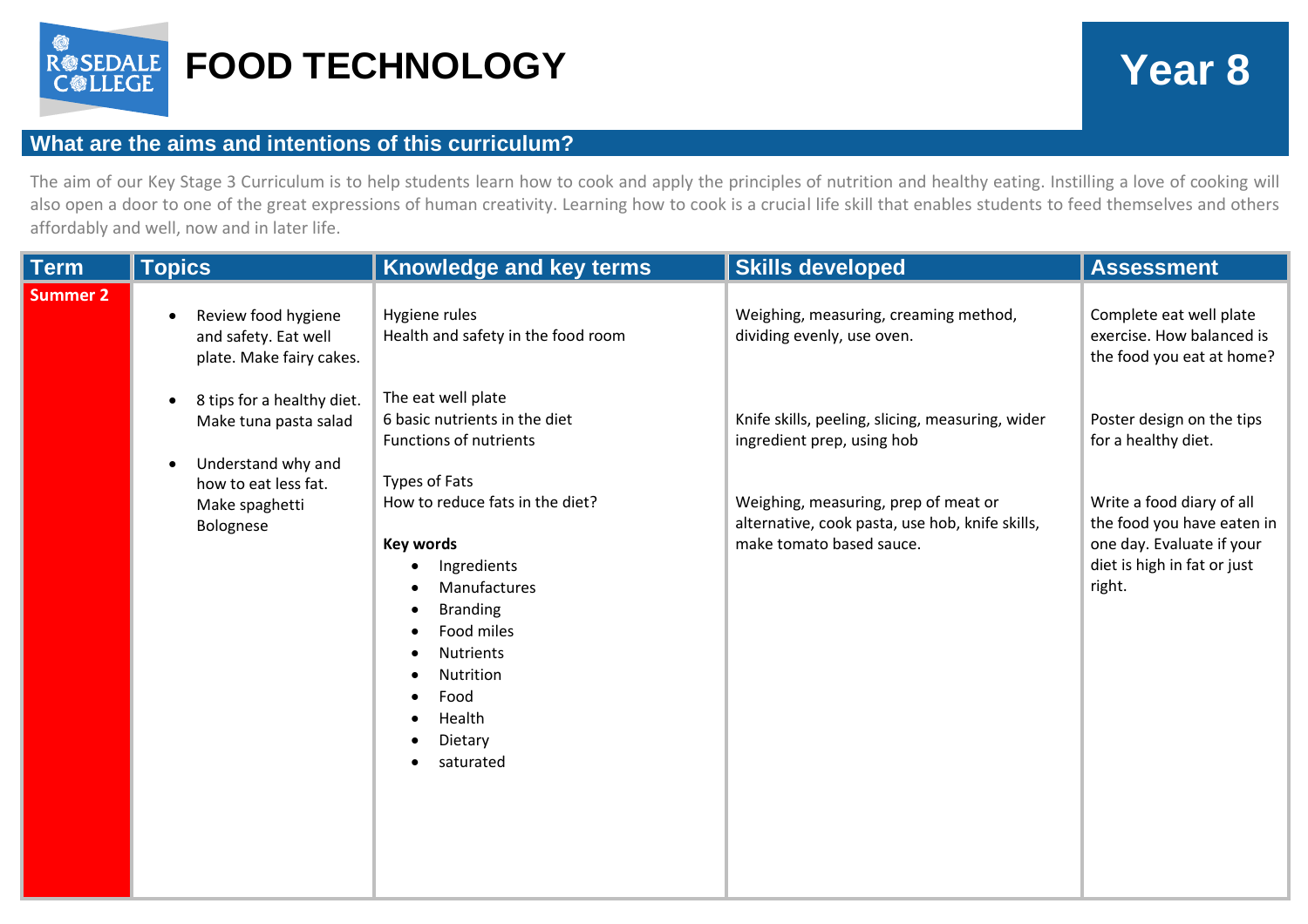| <b>Autumn 1</b> | Understand why and<br>$\bullet$<br>how to eat less sugar.<br>Make banana bread.                                                                                                                    | The benefits of eating less sugar<br>Sources of sugar<br>The effects of too much sugar on the body<br><b>Key words</b><br><b>Sugars</b><br>Hidden sugars<br>Obesity<br>Cavity<br>Nutrition<br><b>Diabetes</b><br>nutritional | Weighing, measuring, fruit prep, using oven.                                                                                                                                                                              | Sugar worksheets.<br>Recipe and ingredients                                                                  |
|-----------------|----------------------------------------------------------------------------------------------------------------------------------------------------------------------------------------------------|------------------------------------------------------------------------------------------------------------------------------------------------------------------------------------------------------------------------------|---------------------------------------------------------------------------------------------------------------------------------------------------------------------------------------------------------------------------|--------------------------------------------------------------------------------------------------------------|
|                 | Understand why and<br>$\bullet$<br>how to eat more fibre.<br>Make whole meal bread<br>buns.                                                                                                        | What is fibre?<br>Uses of fibre in the diet<br>The importance of fiber in our bodies                                                                                                                                         | Weighing, measuring, rubbing in, forming<br>dough, dividing mixture, using oven, proving.                                                                                                                                 | Fibre worksheets.<br>Recipe and ingredients                                                                  |
| <b>Autumn 2</b> | Importance of staple<br>$\bullet$<br>foods in the diet and<br>food miles. Make<br>macaroni cheese.                                                                                                 | The importance of staple foods in the diet<br>Example of staple foods<br><b>Key words</b><br>Fibre<br>Health<br><b>Staples</b><br>Carbohydrate<br>Deficiency<br><b>Disease</b><br>Disorder                                   | Weighing, measuring, cook pasta, draining,<br>making a roux, using grill, using hob, combining<br>sauce and pasta, boil, simmer                                                                                           | Staple foods, food miles<br>worksheets.<br>Recipe and ingredients                                            |
| <b>Spring 1</b> | Find out about pasta as<br>$\bullet$<br>a staple food. Make<br>quick lasagne.<br>Find out about rice as a<br>$\bullet$<br>staple food. Make rice<br>salad.<br>Find out about bread as<br>$\bullet$ | How to make use of seasonal and local<br>produce?<br>Types of pasta<br>Examples of pasta<br>Exploring rice dishes around the world<br>How rice varies in nutritional value                                                   | Weighing, measuring, knife skills, making roux,<br>use hob, use oven, boil, simmer.<br>Knife skills, weighing, measuring, cooking rice,<br>use hob, mixing ingredients.<br>Weighing, measuring, knife skills, rubbing in, | Pasta worksheets.<br>Recipe and ingredients<br>Design your own dish<br>using rice<br>Recipe and ingredients. |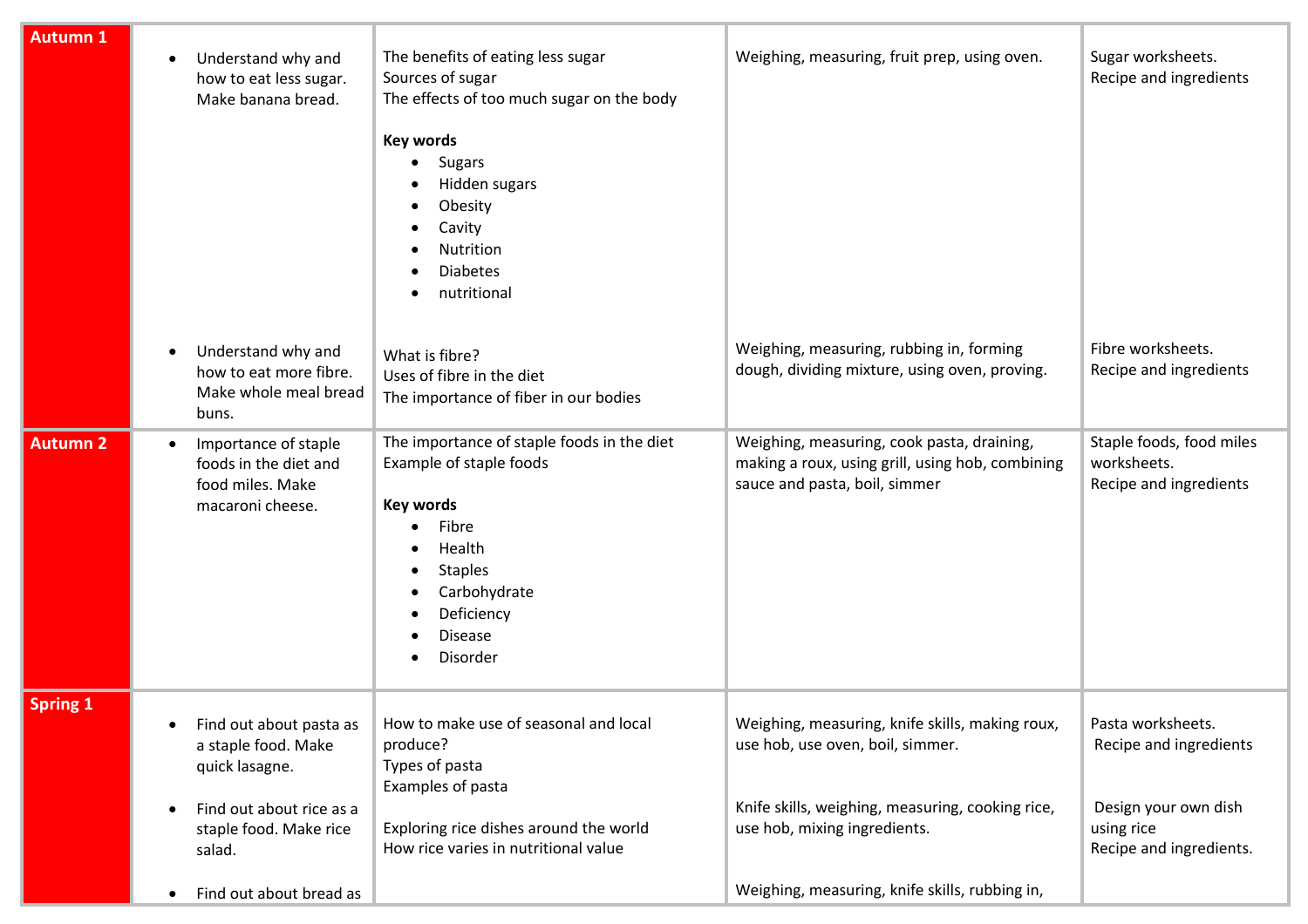|                 | a staple food. Make<br>bread loaf or rolls.                           | Types of bread<br>Ingredients used in bread making<br>Functions of the main ingredients                                                                                                                           | forming dough, using oven.                                                                | Bread worksheets.<br>Recipe and ingredients                                                                                        |
|-----------------|-----------------------------------------------------------------------|-------------------------------------------------------------------------------------------------------------------------------------------------------------------------------------------------------------------|-------------------------------------------------------------------------------------------|------------------------------------------------------------------------------------------------------------------------------------|
|                 | Find out about cereals<br>as a staple food. Make<br>flapjack.         | Types of cereals<br>Uses of cereal in the diet                                                                                                                                                                    | Weighing, measuring (oats, sugar, syrup), use<br>hob, melting method, combining, use oven | How to budget. Value for<br>money and how to make<br>informed choices                                                              |
|                 |                                                                       | <b>Key words</b><br><b>Bread</b><br>Wheat<br>Cereal<br><b>Staples</b><br>Seasonal<br>Pasta<br>Spiral                                                                                                              |                                                                                           |                                                                                                                                    |
| <b>Spring 2</b> | Methods of cake<br>making. Rubbing in<br>method. Make rock<br>buns.   | Methods of cake making<br>Examples of cakes for each method<br><b>Key words</b><br>Cake making methods<br>Creaming<br>Combining ingredients<br>Aeration<br>Sifting<br>Advantages<br>Disadvantages<br>Modification | Weighing, measuring, rubbing in, forming a<br>dough, shaping, separating, use oven.       | Storing food, thinking<br>about places to store, shelf<br>life and date marks<br>Cake making worksheets.<br>Recipe and ingredients |
|                 | Understand what's on a<br>٠<br>label. Make chocolate<br>chip cookies. | The importance of food labels<br>Requirement for food labels<br>Traffic light nutritional information                                                                                                             | Weighing, measuring, rubbing-in method,<br>forming dough, shaping, dividing, using oven   | Design a package for your<br>designer cookies that you<br>will make next lesson<br>Labelling worksheets.<br>Recipe and ingredients |